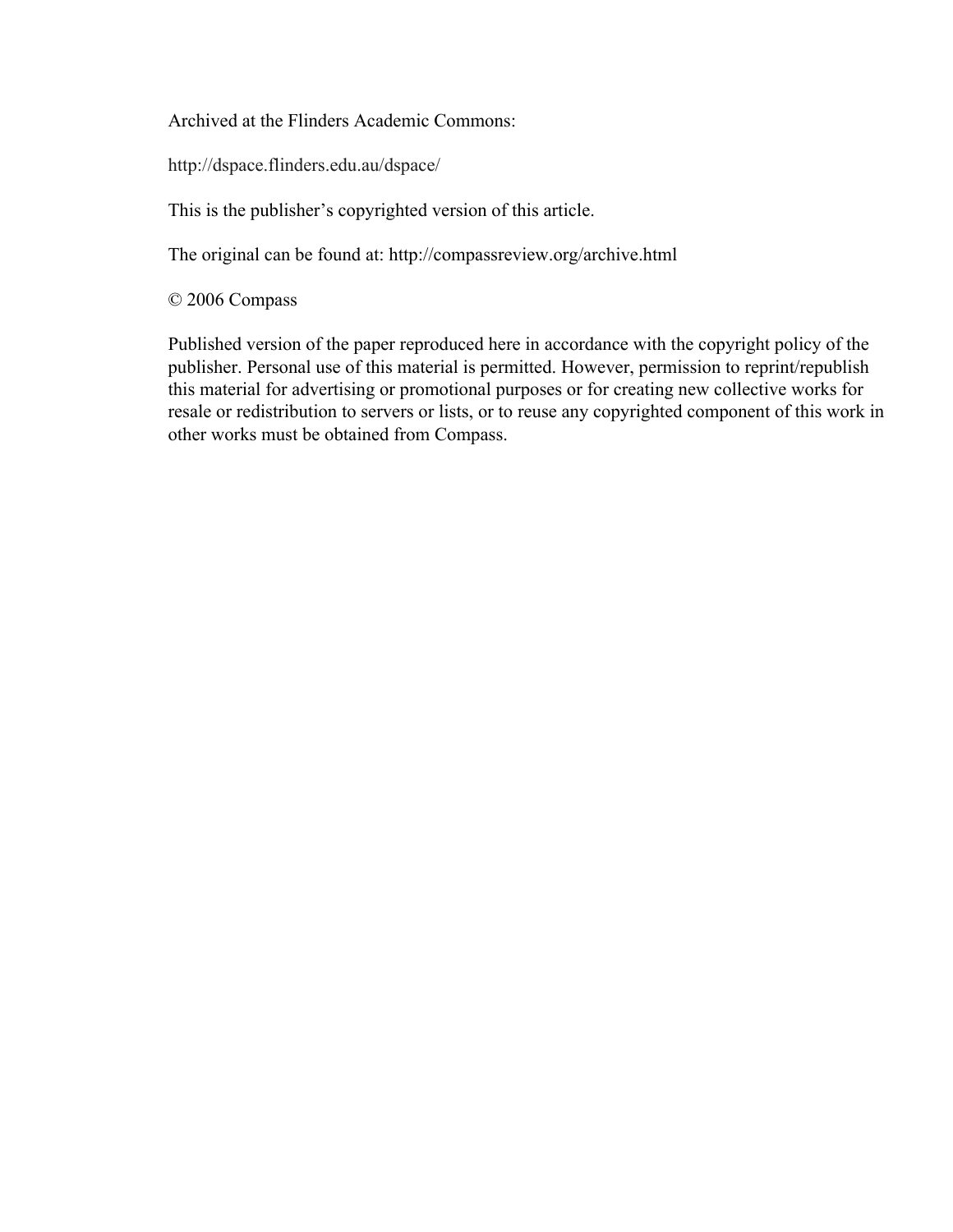# **PREPARING TO CELEBRATE THE LITURGY OF THE WORD**

# *JANUARY — APRIL*

*From the Second Sunday of Ordinary Time to the Fourth Sunday of Easter (Year C)*

Prepared by Michael Trainor

# **PART ONE: OVERVIEW OF THE READINGS**

The following is a brief overview of the readings of the Liturgy of the Word for major celebrations proclaimed while this issue of *Compass* is current. It focuses on the readings for Sundays between (late) January to April, from the Second Sunday of Ordinary Time to the Fourth Sunday of Easter (Year C). Please feel free to use or adapt these reflections, with the customary acknowledgement of source.

# *Ordinary Time 2-7 (before Lent)*

- Apart from OT 7 (with 1 Sam) the *first readings* during Ordinary Time are drawn from the prophetic tradition (Isaiah, Nehemiah and Jeremiah). As usual, all the readings are chosen thematically with a view to complement the gospel. Though this may be seen to limit their impact, it is important to reflect upon and proclaim the First Testament readings as readings addressing the Israelite people. Their theological insights are trans-temporal and trans-cultural. They still speak to us today as we seek to draw closer to God and experience the kinds of struggles similar to the original audience addressed by these readings.
- The *second reading* continues the semicontinuous selection from 1 Corinthians, Paul's letter addresses a divided, struggling and charismatic Christian community. The issues that Paul addresses in these readings resonate still with us to-

day. These concern celebration of the presence of God's spirit (OT 2, 4, 7), how to respond to those excluded from the faith life of the Christian community (OT 3), and the implications of Jesus' resurrection (OT 5, 6).

• Gospel selections over these Sundays continue to be from Luke (except for OT 2, which is from Jn 2:1-12, the wedding feast at Cana). Luke's gospel is written for a missionary-challenged faith community in a multicultural and diverse world. The chapters of the gospel over these Sundays (Lk 4-6) present the early days of Jesus' public ministry and teaching. It is important to recognise the potential trap that lurks in the gospel selection for OT 7. Jesus is not teaching a 'door-mat' style of passive discipleship, where the disciple simply turns the 'other' cheek to meet an aggressor's slap. Rather a careful analysis of the text reveals a subtle pro-active stance which subverts the reciprocal approach to aggression conventionally expected in Lk's Greco-Roman world ('You strike me, I strike you back!'). Non-violence is difficult when the cultural expectation is to return violence with violence. On this Sunday, a Eucharistic prayer from Masses of Reconciliation would be most appropriate to complement the Liturgy of the Word and its accompanying homily.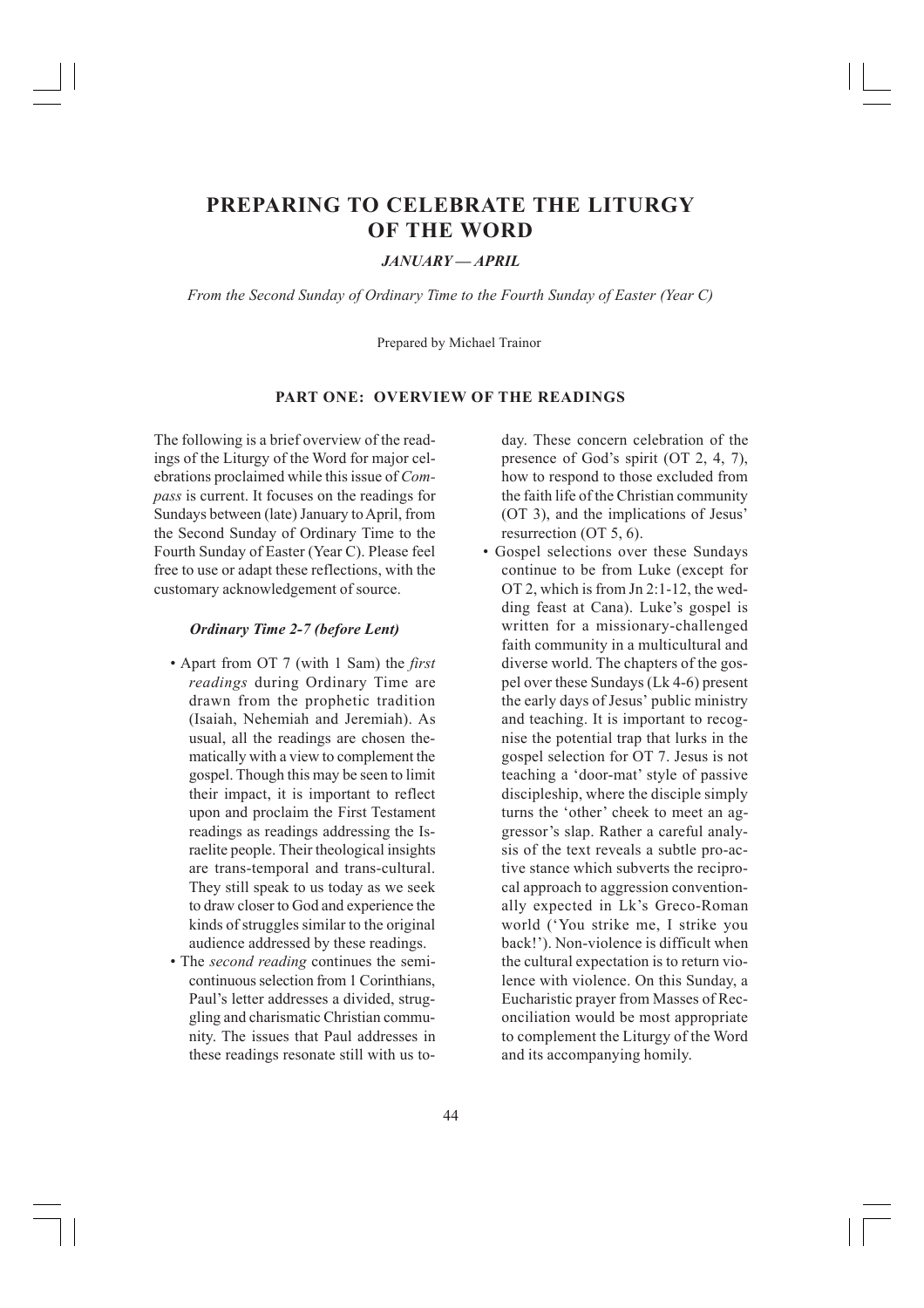## *During Lent*

The *first readings* of the Sundays of Lent enable communities to reflect on their journey of faith as echoed in the journey of Israel (with Abraham in Lent 1 and 2, Moses in Lent 3, Joshua in Lent 4, and the vision offered through Isaiah in Lent 5).

Various aspects of the Christian life important for our Lenten reflection emerge out of the *second readings*. Their focus concerns the heart of the Lenten journey, our union with God through Jesus (Lent 1, 2, 4 and 5).

The *gospels* for Lent 1 and 2 traditionally take up the story of Jesus' temptation and transfiguration. They are drawn from the gospel of the year (Luke) and allow us to reflect on our own struggles with sin and temptation, and God's desire for our transfiguration during Lent. Following the Year C gospels through to the end of Lent will unpack other appropriate Lenten themes (reconciliation in Lent 3, forgiveness and mercy in Lent 4, conversion in Lent 5).

## *Year A Readings for Lent*

The Lectionary preference on the last three Sundays of Lent will always be the Year A readings with their accompanying gospel selections from John. These are wonderfully rich readings that pick up the most important theological motifs central to our journey of faith: on Lent 3, our thirst for God revealed in John's story of Jesus with the story of the woman a the well (Jn 4); Lent 4's theme of light in the story of the healing of the man born blind (Jn 9). These lead to the ultimate theme of Lent, resurrected life and freedom from Jesus as reflected upon in the story of his raising Lazarus from the grave (Jn 11). It is no wonder that these readings are so appropriate for catechumens preparing for the waters of baptism, and all of us who seek to deepen our communion with God. John's gospel for Lent 5 is the perfect precursor to Holy Week and the celebration of Easter.

#### *Easter Readings*

The Easter gospel (Lk 24:1-12) allows us to accompany the women to the tomb and to hear the truth of Jesus' resurrection. The women are told to 'remember' what they had experienced about Jesus in his ministry. This memory opens them up to the conviction of Jesus' resurrection and the impulse to proclaim this to other disciples. When the male disciples hear the women's message they think they are literally mad, and one of them (Peter) goes off to check out their story. That Luke deliberately retained this as part of the Easter story is instructive, especially as the official church looks for ways to enhance women's leadership, ministry and proclamatory gifts in today's faith community. Lk's gospel also permits us to lament ways the Christian community has stifled the ministry of all, especially women.

The four *Sundays of Easter* further the celebration and implications of the risen Jesus for the life of the Christian community. The *first readings* from Acts offers vignettes of the life of the Jerusalem Christian community and reveals the presence of the risen Jesus in its preaching (with Peter on Easter Sunday and Easter 3, and Paul to the Gentiles on Easter 4) and healing practice (Easter 2). The *second readings* in Easter are all taken from the Book of Revelation. This is a wonderful piece of Second Testament literature frequently avoided by preachers and misunderstood by most. The Book was written for Christians experiencing struggle, persecution and rejection in Asia Minor in the late first century. The selections over Easter offer theologically poetic (and not literal) images of Jesus' holiness (Easter 2), transcendent power and union with God (Easter 3), and God's affirmation of those who struggle faithfully in their lives (Easter 4). The *gospels* of Easter 2-4 are from John. The risen Jesus breathes his spirit of peace and forgiveness on to the frightened disciples (Easter 2), prepares the community of disciples for its future (Easter 3) and, as usually occurs on Easter 4, reveals how he is the good shepherd.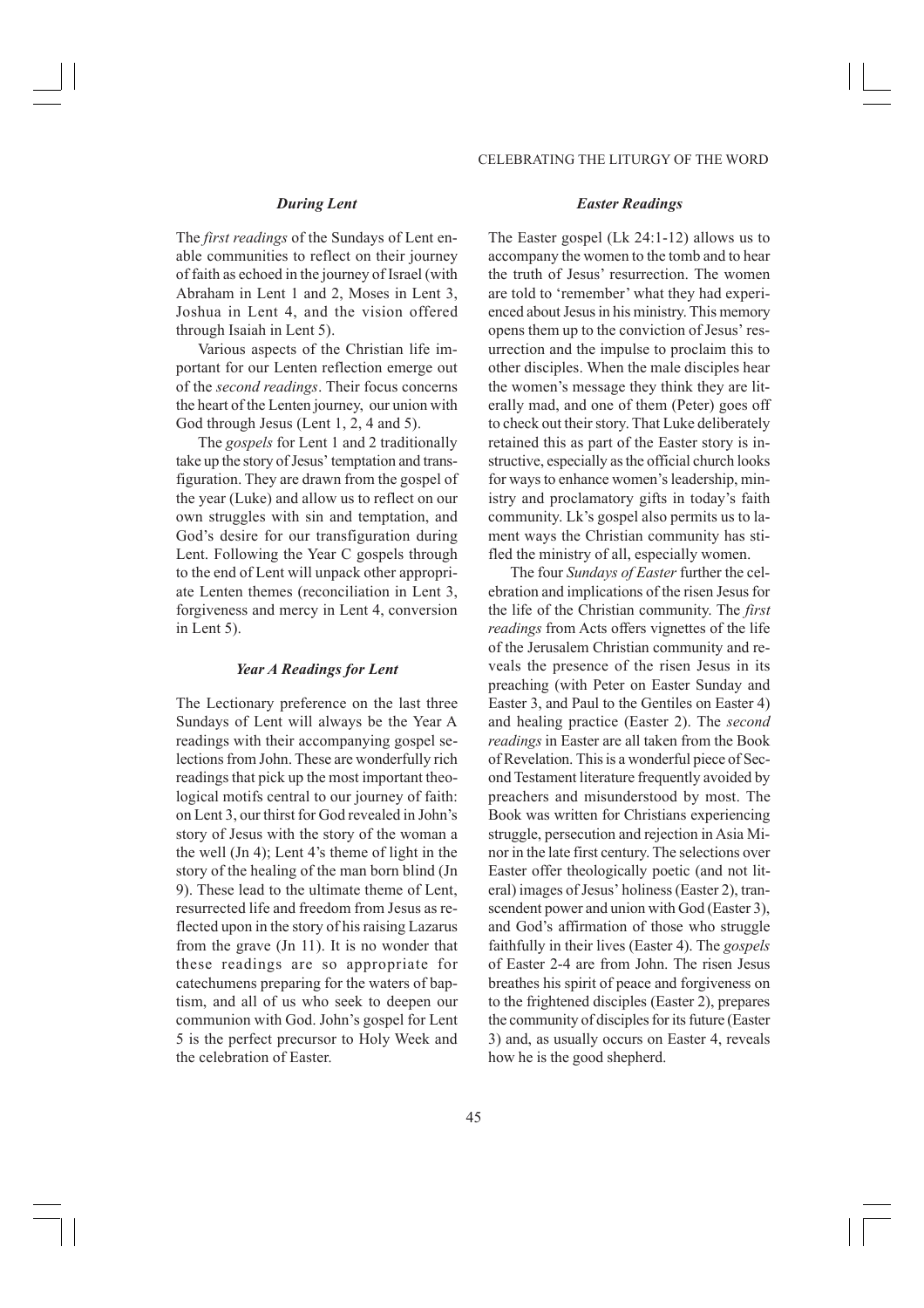#### COMPASS

#### **PART TWO: NOTES ON THE READINGS**

**Jan 14—Ordinary Time 2:** *Is 62:1-5.* In a time of exile and apparent abandonment, God reveals to the people of Israel that they will be God's delight. *1 Cor 12:4-11*. God's spirit permeates the Christian community, releasing spiritual gifts within it. *Jn 2:1-12*. Jesus' first sign reveals God's joy with humanity symbolised in a wedding feast that results in an extraordinary amounts of wonderful wine. *Theme—Be Delighted.* The first reading and the gospel invite us to celebrate how God cherishes and delights in us. Sometimes this theological conviction is hard to come by, especially when things seem pretty tough. Today's word will help to offer another perspective.

**Jan 21—Ordinary Time 3:** *Neh 8:2-4, 5-6, 8-10.* After the Israelite exile, the temple is rebuilt, the Torah is found, and the first liturgy of the word celebrated. This is a fine picture of how the Liturgy of the Word was celebrated in every generation. *1 Cor 12-30.* Everyone, irrespective of social status, is important in the Christian household. Those most honoured are those considered socially disrespected. Now that's a challenge! *Lk 1:1-4; 4:14-21.* The first verses of Lk and then (skipping over the story of Jesus' birth) Jesus' first proclamation of his ministry are essentially about liberating human beings. *Theme—Proclaiming Freedom.* Neh and Lk both present scenes of biblical preaching, one in the story of the renewed people of Israel, another at the commencement of Jesus' public ministry. The scriptures are intended to nurture and liberate and bring their hearers a sense of happiness. This offers an opportunity to celebrate ways the Christian community continues this ministry today.

**Jan 28—Ordinary Time 4:** *Jer 1:4-5, 17-19.* The prophet is called to his mission even before birth; it is a divine commission that will succeed. *1 Cor 12:31-13:13.* Paul celebrates the Spirit's charism of love, the foundation of the life of the Christian household. *Lk 4:21-30.* Jesus' preaching is not without its critics who seek to silence him. Their God is exclusive and different from the God that Jesus exalts. *Theme—God's inclusivity.* The prophet and Jesus in today's readings reveal a God whose vision is to embrace all people. This spirit of inclusivity is difficult for religious people (like ourselves) who always think that God only responds favourably to those who think the right thing or act correctly.

**Feb 4—Ordinary Time 5:** *Is 6:1-2a, 3-89.* The prophet is overwhelmed by the vision of God's holiness and his call to the prophetic ministry. *1 Cor 15:1-11.* Paul summarises the Easter event of Jesus' resurrection and first appearances, including to himself, 'the least of the apostles.' *Lk 5:1- 11*. Jesus calls Peter to follow him and 'catch alive human beings.' *Theme—God's Call to Us.* Both Is and Lk reflect on aspects of how God's calls us. Isaiah recognises God's utter holiness; a similar disposition overwhelms Peter when confronted by Jesus and says 'Depart from me, Lord, for I am a sinner' (Lk 5:8). Both readings offer an opportunity to celebrate God's call of us individually and communally.

**Feb 11—Ordinary Time 6:** *Jer 17:5-8.* The prophet urges his people to place their trust in God alone. *1 Cor 15:12.16-20.* Paul continues to reflect on the implication of Jesus' resurrection. *Lk 6:17.20-26.* The beginning of the 'Sermon on the Plain' addressed to disciples who are poor and rich. *Theme—Focussed on God:* Frequently we recognise God's call within us to allow our lives to be shaped by God. Trust (Jer) and recognition of how our possessions can help us draw close to God (Lk) are key to live focussed on God.

**Feb 18—Ordinary Time 7:** *1 Sam 26:7-9, 12-13, 22-23.* David has an opportunity to get even with King Saul, but refuses to do so. *1 Cor 15:45-49.* Paul affirms the spiritual reality of our lives. *Lk 6:27-38.* This is a potentially dangerous text (see comment above). Rather than being passive and victimised by aggressors, Jesus teaches a pro-active response ('love,' 'bless,' 'pray,' 'offer,' 'give') that reveals God's mercy. *Theme—Responding to the Aggressor:* International politics is founded on revenge and tit-for-tat aggression. It is the cause of inter-racial tension, tribal fighting and wars. 1 Sam and Lk promote a subversive wisdom where diplomacy and compassion become the ground rules for interaction. Both readings are most challenging today.

**Feb 25—Lent 1:** *Dt 26:4-10*. A summary of Israel's story concerning Abraham's wanderings and Israel's deliverance from Egypt. *Rom 10:8-13.* Communion with God ('being justified') is God's gift that comes through faith in Jesus. *Lk 4:1-13.* Jesus' is tempted to break fidelity with God and rely solely on his own power. *Theme—Our Story & Commitment:* Dt reflects on the story of Israel.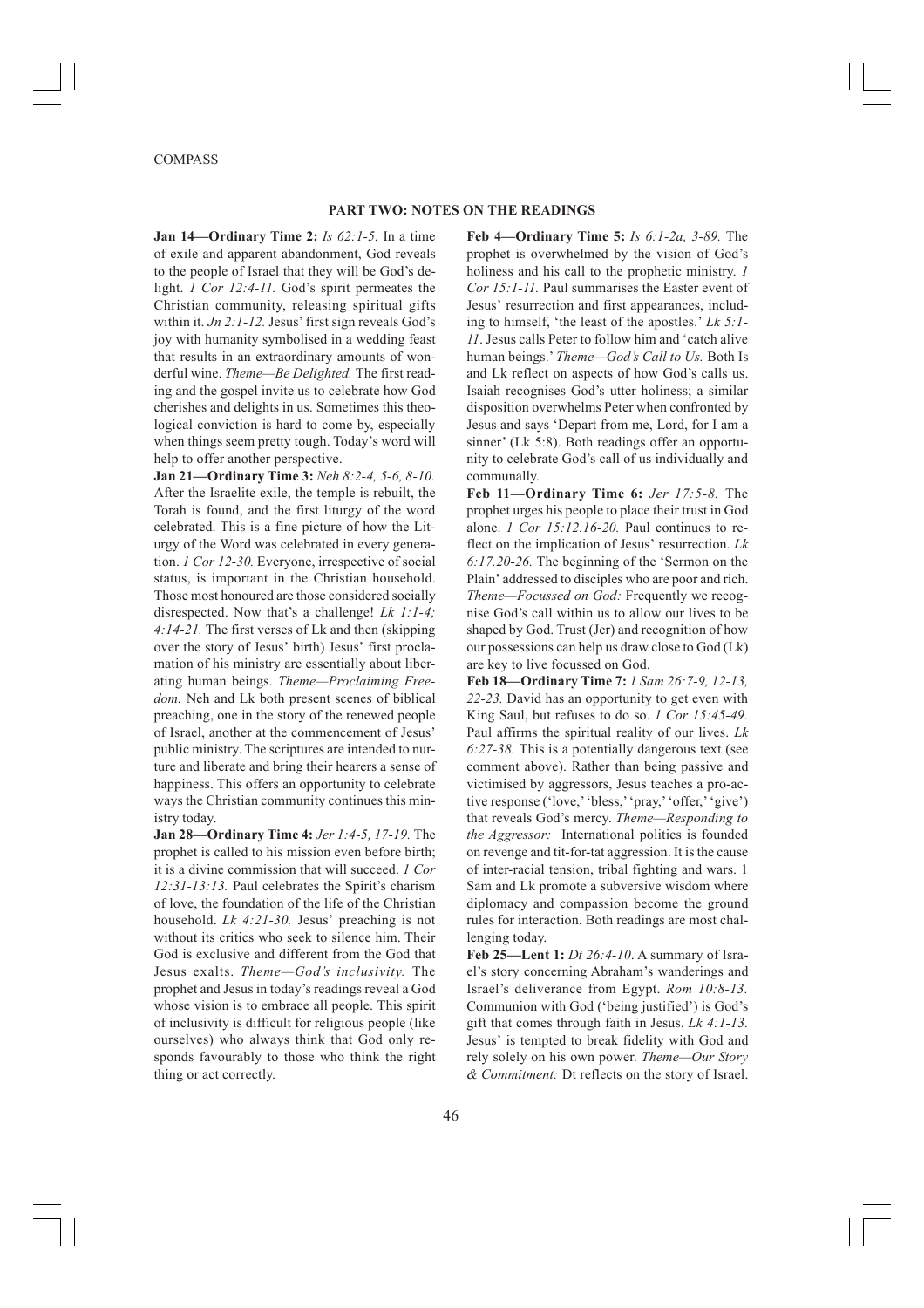This is picked up in the gospel (Lk), where Jesus' story echoes that of Israel, in its temptations to live without God. The journey of Lent begins with a celebration of the way God has called each of us and to live guided by God.

**Mar 4—Lent 2:** *Gen 15:5-12, 17-18.* God calls Abram to make a covenant of loving commitment to him and his descendants. *Phil 3:17-4:1.* Paul envisions our true 'commonwealth' (v 20) realised in God's transforming presence. *Lk 9:28b-36.* Jesus transfigures and the disciples encounter him in a new way. *Theme—Encountering God.* The second week of Lent invites us to reflect on our encounters with God (as in Abram) and God' encounter with us (through Jesus). Whether we are like Abram, and find ourselves often wandering, or like Jesus, who finds God in prayer and becomes transformed, we seek to draw closer to God.

**Mar 11—Lent 3 for Year C:** *Ex 3:1-8a, 13-15.* God commissions Moses to lead the people from slavery. This is a wonderful story of divine encounter. *1 Cor 10:1-6, 10-12.* Paul urges his audience to listen and learn from the story of Israel. *Lk 13:1- 9.* Time is God's gift for healing, reconciliation and forgiveness. *Theme—Repentance.* 1 Cor and Lk provide invitations to allow this week of Lent to be one of sincere repentance and seeking forgiveness. Rather than a focus on private morality (what I have done wrong privately), forgiveness might be expressed in more global or ecological ways (what steps I can take to heal the ecological damage done to my world).

**Lent 3 for Year A.** *Ex 17:3-7.* The people complain about their thirst in the desert. God. *Rom 5:1- 2, 5-8.* Paul affirms God's love for us. This becomes the cause of hope. *Jn 4:5-42.* The great story of the woman at the well who meets the source of living water, Jesus. *Theme—Thirst Quenching:* For what do we thirst? What are our deepest desires? The readings invite us in this week of Lent to renew our relationship with the source of Living Water, who satisfies us deeply.

**Mar 18—Lent 4 for Year C:** *Josh 5:9a, 10-12*. God's people enter into the land given to them. The land is God's gift and they celebrate it in a Passover. *2 Cor 5:17-21*. Our union with Jesus enables us to experience a new way of life ('the new creation'), and how to be ministers of reconciliation. *Lk 15:1-3, 11-32*. Here is one of the gospel's great and rich parables about the embracing and forgiving father, the ability to change, and the stubbornness to resist welcoming the stranger. *Theme—Coming Home.* Israel (Josh) and

## CELEBRATING THE LITURGY OF THE WORD

the young son (Lk) experience what it is like to finally come home. How can this happen and be celebrated in this faith community?

**Lent 4 for Year A:** *1 Sam 16:1b, 6-7, 10-13* The anointing of David, the unexpected and unrecognised one, as king. *Eph 5:8-14.* Living in the light of God. *Jn 9.* This is a most dramatic story of the dawning insight about Jesus by the healed man born blind. *Theme—Light & seeing*: This week of Lent offers an opportunity to name the ways that we deeply see, interpret and know our lives and world. It is an invitation to come to the source of light, Jesus.

**Mar 25—Lent 5:** *Is 43:16-21.* The prophet's vision about God's new action on behalf of the people. *Phil 3:8-14.* Paul is totally taken up by his commitment to Jesus and desire to be with him. *Jn 8:1-11*. Jesus forgives and challenges to a change of heart those who judge and condemn. *Theme— Doing something new.* The possibility of a new life, new future and new way of being forge a link between the first reading and gospel. What is it that we would like God to do for us that could renew or refresh us? How will this be seen? What signs are there already in this community that that is taking place?

**Lent 5 for Year A:** *Ez 37:12-14.* God promises to open the graves of the dead and lead Israel back from exile with a new spirit. *Rom 8:8-11.* God's spirit possesses us. *Jn 11.* Jesus raises Lazarus from the dead. *Theme—Life & resurrection:* Our readings climax the great themes of Lent in preparation for Easter – our resurrection and life. What brings us to life? What tangible signs are there that this is already happening around us?

**April 1—Passion Sunday:** *Lk 19:28-40.* The disciples welcome Jesus into Jerusalem as their King and leader. *Is 50:4-7.* God's suffering servant learns to listen to God each morning. *Phil 2:6-11.* Paul's great hymn of Jesus' self-emptying and exaltation. *Lk 22:14-23:56.* Jesus' suffers, is condemned and dies. Throughout he witnesses to God's compassion and forgiveness. *Theme—Compassion and kindness*. Lk's passion story presents us with a figure of God's beloved one who is able to respond to violence in an exalted, graceful and compassionate way. In a world of violence, Lk's passion story needs constant meditation.

**April 5—Mass of the Lord's Supper:** *Ex 12:1- 8,11-14.* Moses instructs the people how the Passover is to be celebrated. *1 Cor 11:23-26* Paul remembers Jesus' last meal with his friends before death.